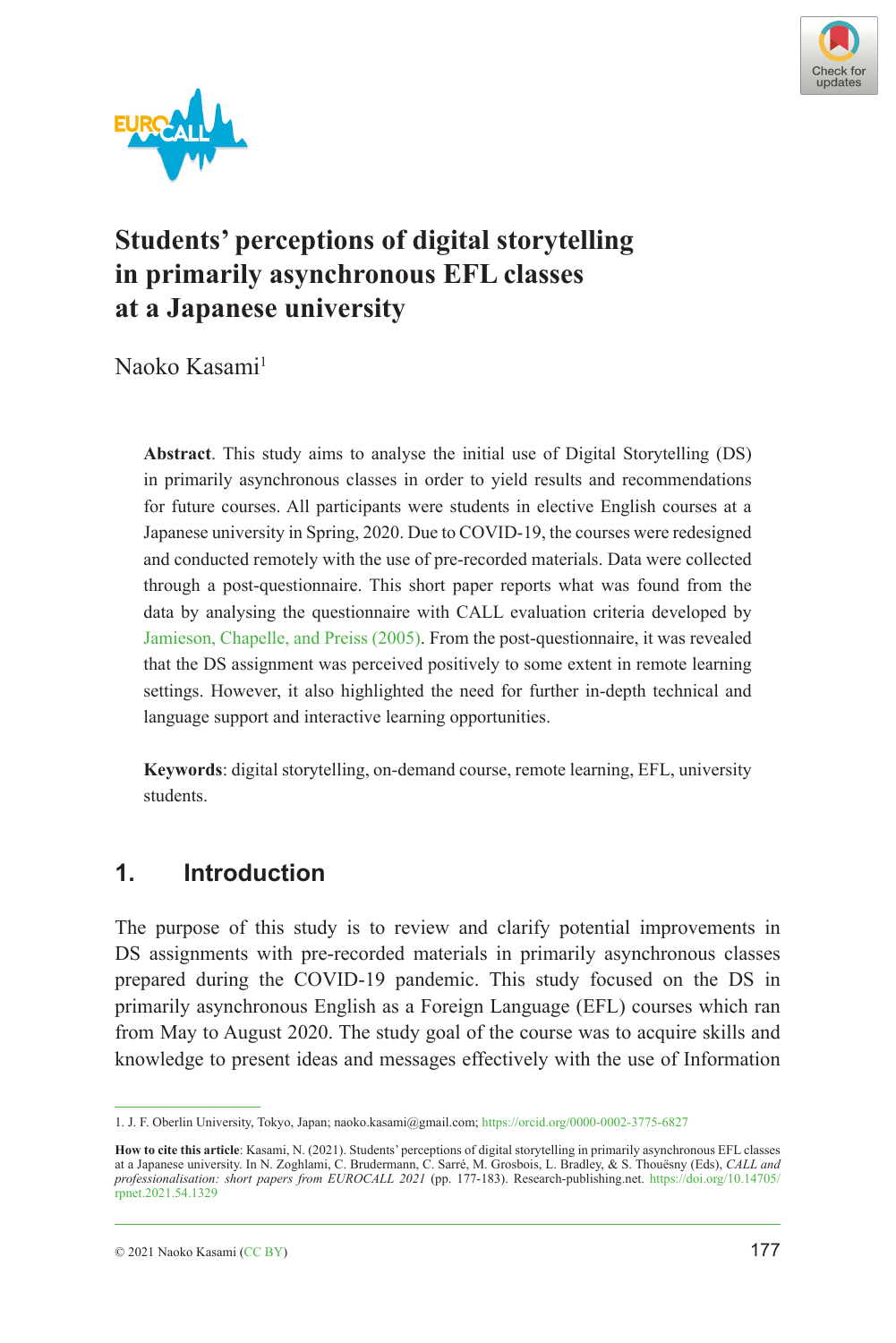and Communications Technology (ICT) and English. DS was the main assignment of the course and was conducted in the latter half of the term.

Recent studies have reported students' perceptions of DS from various perspectives with questionnaires ([Liu, Wang, & Tai, 2016](#page-6-1); [Oskoz & Elola, 2016\)](#page-6-2). In this paper, the students' perceptions of DS assignments in primarily asynchronous classes were investigated using questions based upon a questionnaire evaluating CALL materials which was produced by [Jamieson et al. \(2005\)](#page-6-0) and based on six criteria defined by [Chapelle \(2001\):](#page-6-3) (1) language learning potential, (2) meaning focus, (3) learner fit, (4) authenticity, (5) positive impact, and (6) practicality.

This study aimed to answer the two research questions below.

- What were the students' perceptions of the DS assignment with prerecorded materials in terms of the six criteria?
- What factors were preferable and what should be considered in the DS assignment for future remote courses?

## **2. Method**

#### **2.1. Participants and courses**

Most students were basic or intermediate level English learners majoring in ICT related fields. In spring 2020, 90 students enrolled in the elective EFL courses for second to fourth year students, and 64 (44 male and 20 female) students agreed to participate in this research by answering the post-questionnaire survey.

The DS assignment was conducted in primarily asynchronous classes, supported with complementary short (30-minutes) online (synchronous) meetings held every few weeks in Spring, 2020. Each student was supposed to create a digital story about their 'future dream'. The pre-recorded videos for DS covered; (1) basic grammar (to infinitive) instruction relating to expressing future dreams, (2) an example of DS (which included various English expressions related to future dreams), (3) how to write a scenario in English, and (4) how to create a digital story technically including tips for recording narration clearly and checking pronunciation with the use of Google Translate. The length of most pre-recorded videos was less than 15 minutes, and was accessed from the university learning management system.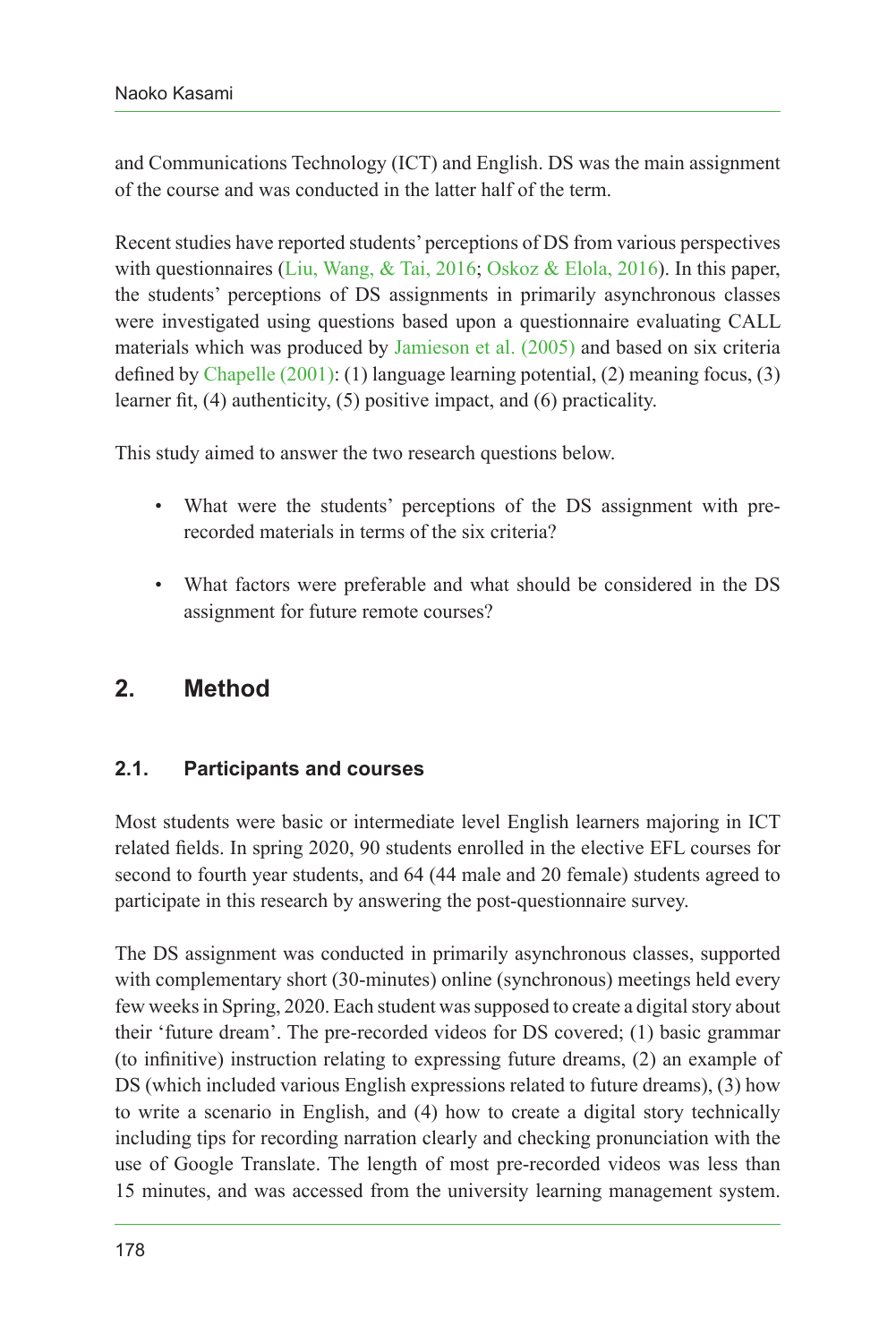On each weekly page, students could view instructions, pre-recorded materials, lecture notes, comprehension quizzes, tasks and challenging content on their schedules. They could also post and share their essays, create digital stories, and receive feedback from the teacher and classmates.

## **2.2. Data collection**

In the course, three questionnaires were conducted during the term similarly to the past courses ([Kasami, 2017](#page-6-4)). The post-questionnaires in the term consisted of four sections – general impression of the remote course, students' perceptions of DS, self-evaluation of DS, and learning motivation. The study focused on the section of students' perceptions of DS. In [Jamieson et al. \(2005\)'](#page-6-0)s research, the CALL material, Longman English Online (LEO), was evaluated. This study customised the students' questionnaires of [Jamieson et al. \(2005,](#page-6-0) pp.131-133) by changing the terms LEO to DS (see [supplementary materials](#page-5-0), Appendix 1).

Even though the DS assignment with pre-recorded materials was not included in CALL materials, CALL evaluation criteria were used in this study, as most questions seemed to be appropriate and useful to get a grasp of the perceptions and problems of the DS assignment. The post-questionnaires were analysed using Google Forms after the peer-reviews at the end of the course.

# **3. Results and discussion**

### **3.1. Students' perceptions of the DS assignment as measured by the six criteria**

The results from the questionnaires, which explored the six criteria are shown in [supplementary materials](#page-5-0) Appendix 2, are reported according to each criterion.

- **Language learning potential**. Most of the students reported that their English improved to some extent after working on the DS assignment, but three students (4.7%) answered that their English did not improve. Most students thought that they understood the grammar explanation and the quizzes helped them to learn English to some extent.
- **Meaning focus**. Most of the students tried to understand the story in the sample DS whose topic was 'future dream' (to publish a travel photo book).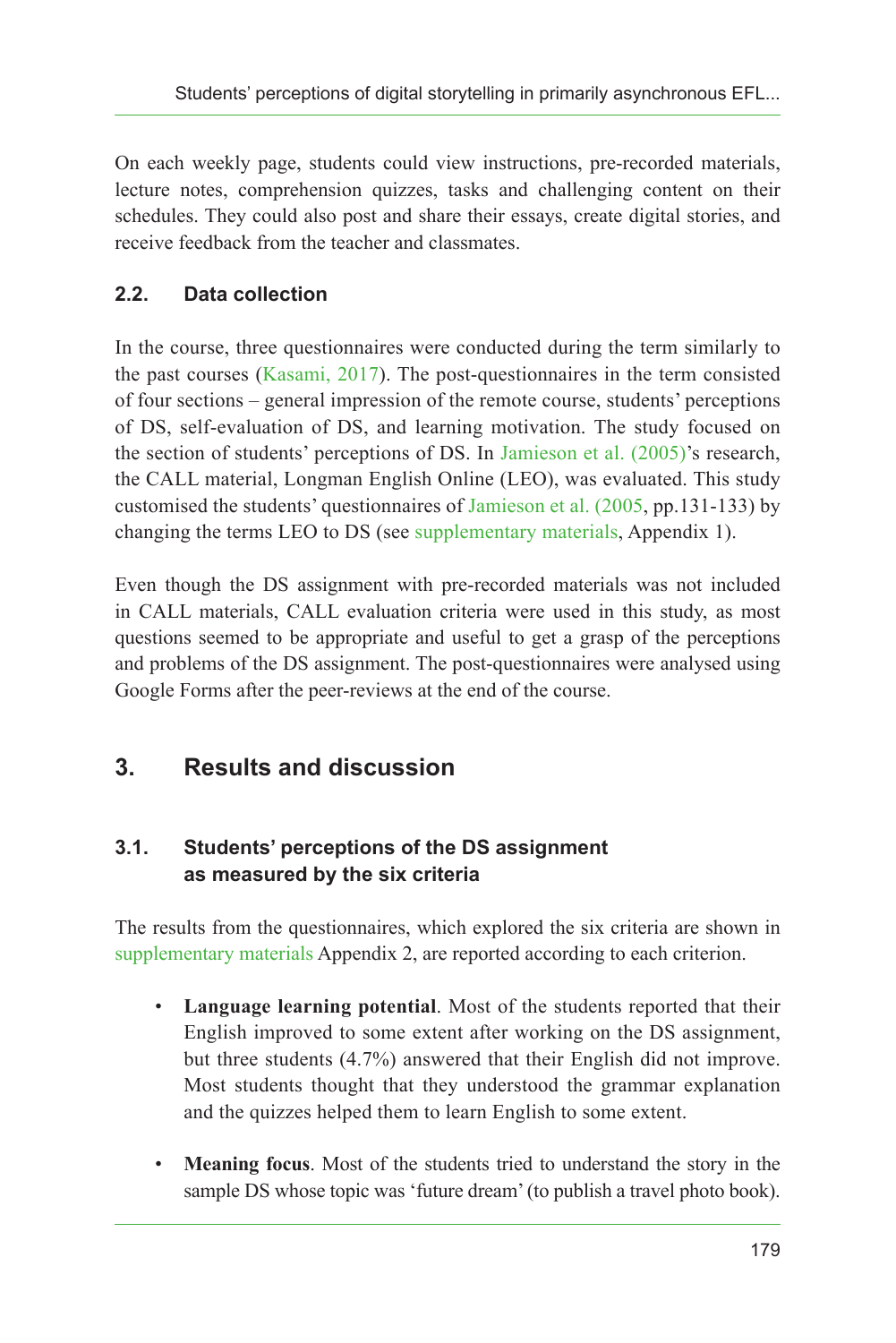- **Learner fit**. Students were asked about the difficulty of the DS assignment. Though most (87.5%) of the students reported that the DS assignment was set at a good level of difficulty, 10.9% of students felt it was very difficult (see [Figure 1\)](#page-3-0).
- **Authenticity**. The students found that what they learned from the DS assignment was useful and nobody negatively answered the question: is what you learned in the DS assignment useful outside of class?
- **Positive impact**. It was reported that 45.3% of students liked the DS assignment, and 42.2% of students liked it somewhat. There were 12.5% of the students who did not like it.
- **Practicality**. [Figure 2](#page-4-0) shows that 78.1% of students thought they understood the directions, while 45.3% of students reported that they needed some help. There were six responses to the open-ended question, of which four answers were technically related. Two students also commented that they needed assistance with writing English sentences. More than 90% of students reported that they spent between one to four hours writing their scenarios in English. The time spent for creating DS varies from student to student: about 70% of students spent one to five hours creating their DS while about 14% of students spent more than five hours.

In this study of the DS assignment, learner fit tended to be comparatively higher than other criteria. However, it was reported that 45.3% of students needed help to some degree.

<span id="page-3-0"></span>

Figure 1. Learner fit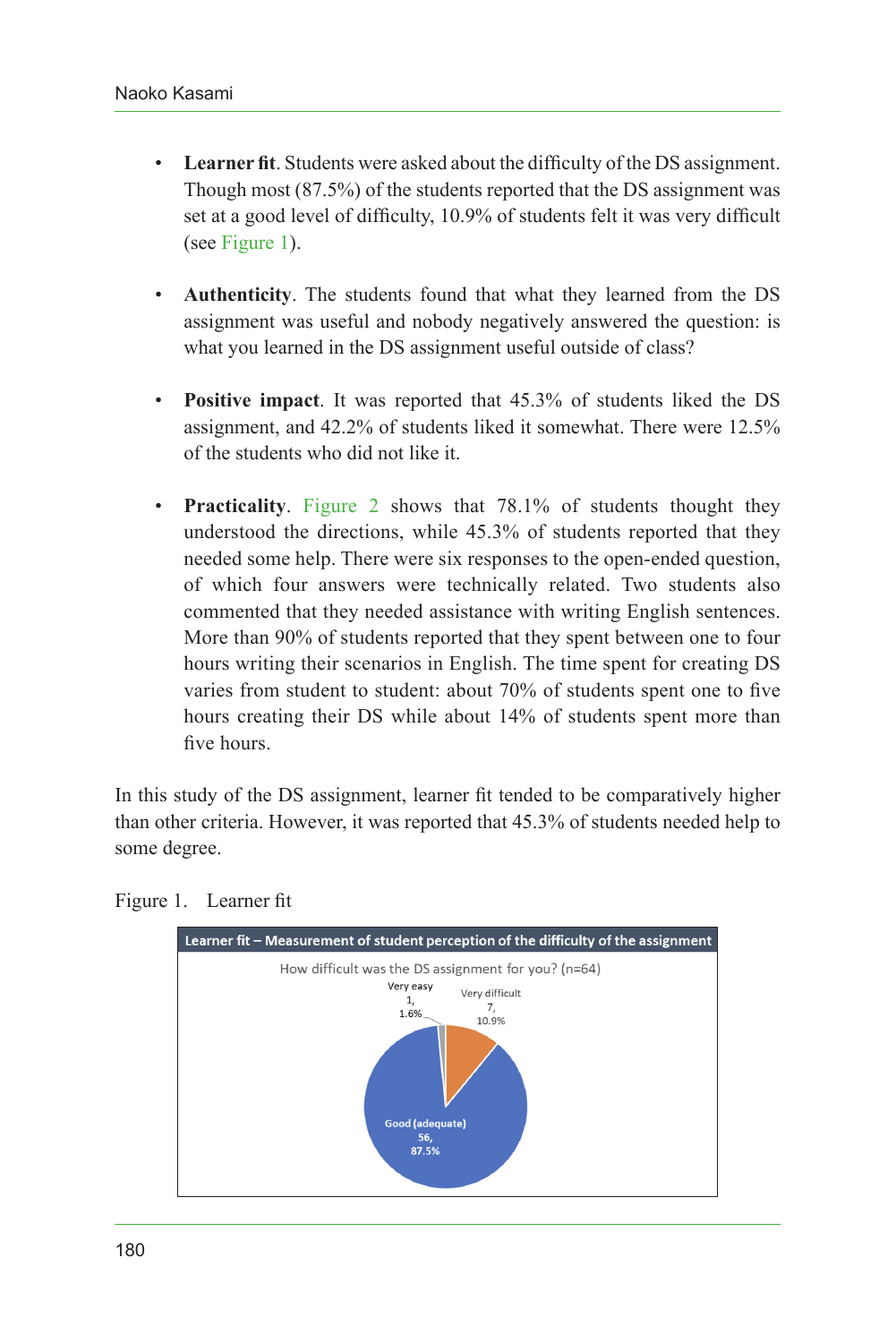<span id="page-4-0"></span>



### **3.2. What was preferable and what could be improved?**

Two open-ended questions were presented, and answers solicited from the students. For the question regarding which points were preferable in the DS assignment, there were 28 responses as follows.

> "It was good to know what each person thought and felt from each video and message. I also enjoyed reviewing each participant's work with the peer review sheet. I was glad that I learned something new from work created by my classmates".

> "Conducting this assignment was very rewarding. I enjoyed watching other people's work".

> "Though I do not have many opportunities to pronounce English in my daily life, I had chances to listen to my English narration and noticed how to improve my pronunciation".

For another question concerning which points were bad (or needed to be improved) in the DS assignment, there were nine responses as follows.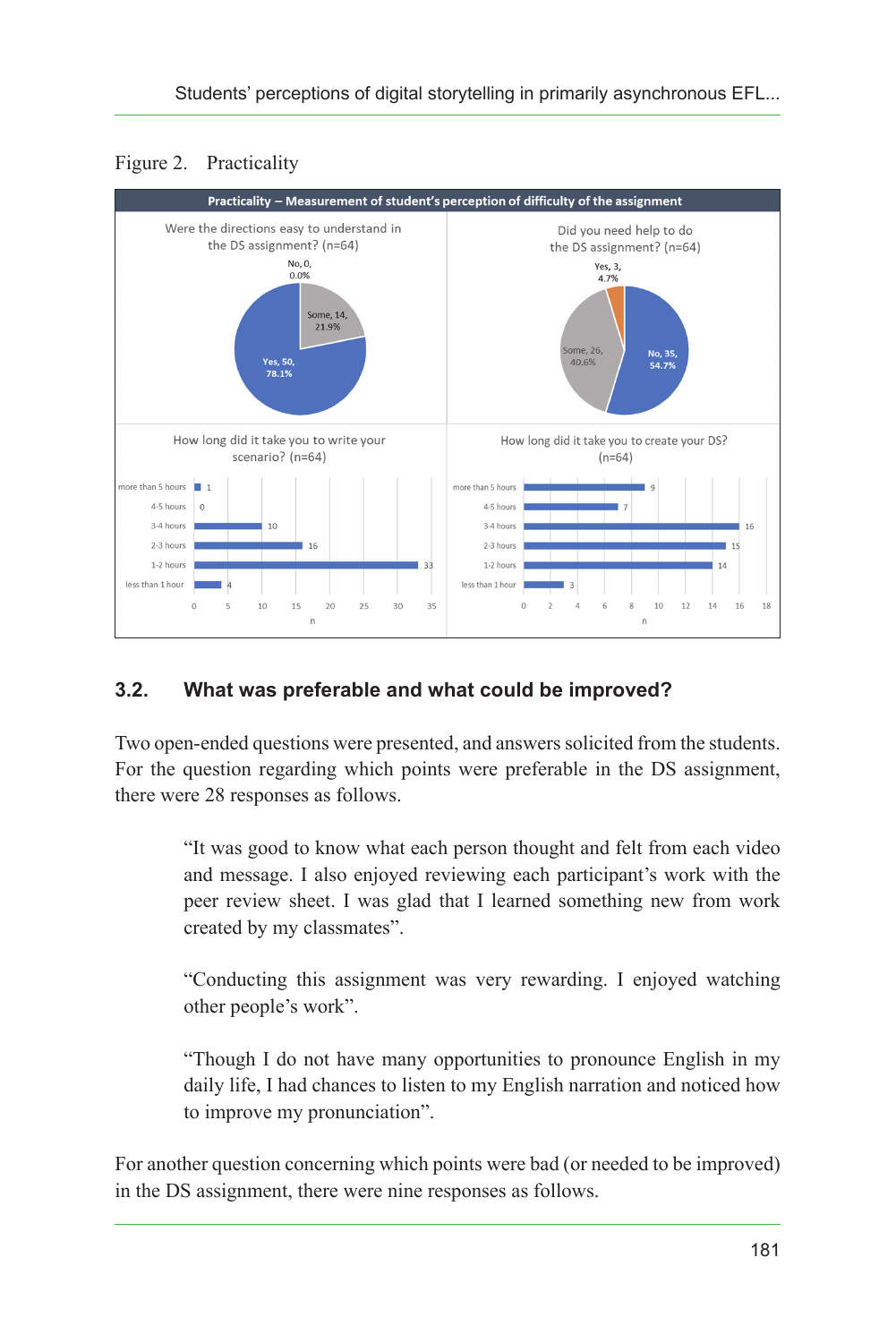"I wanted to talk about our work with my classmates more. The time spent for peer review should have been longer".

"I felt that it would be easier to understand if there were more models or example digital stories".

"The operation sometimes did not work due to the different versions of PowerPoint. So, I would feel more confident if there had been more Q&A functions or FAQs".

These comments suggest that for future courses it is important to hold more and longer online meetings so that students can have more support and interaction with their classmates and teacher.

# **4. Conclusion**

From the analysis of the post-questionnaire, most students regarded the DS assignment in primarily asynchronous classes somewhat positively, and most students (87.5%) rated the difficulty level of the assignment as appropriate, and the DS assignment allowed students to enjoy sharing ideas and learning together even in remote settings. Despite this, seven of the participating students (10.9%) found the DS assignment was very difficult, and more than 45% of students needed some help. Therefore, in-depth language and technical support should be provided with revised FAQs and additional online meetings to allow students to ask questions and communicate with others.

The courses of 2021 are in progress with these improvements, and the results of the courses will be reported in future studies.

# <span id="page-5-0"></span>**5. Supplementary materials**

<https://research-publishing.box.com/s/2gby678h21brd08fshi0n5zjplqv1832>

# **6. Acknowledgements**

I would like to thank Dr Julian Lewis for his advice on my paper.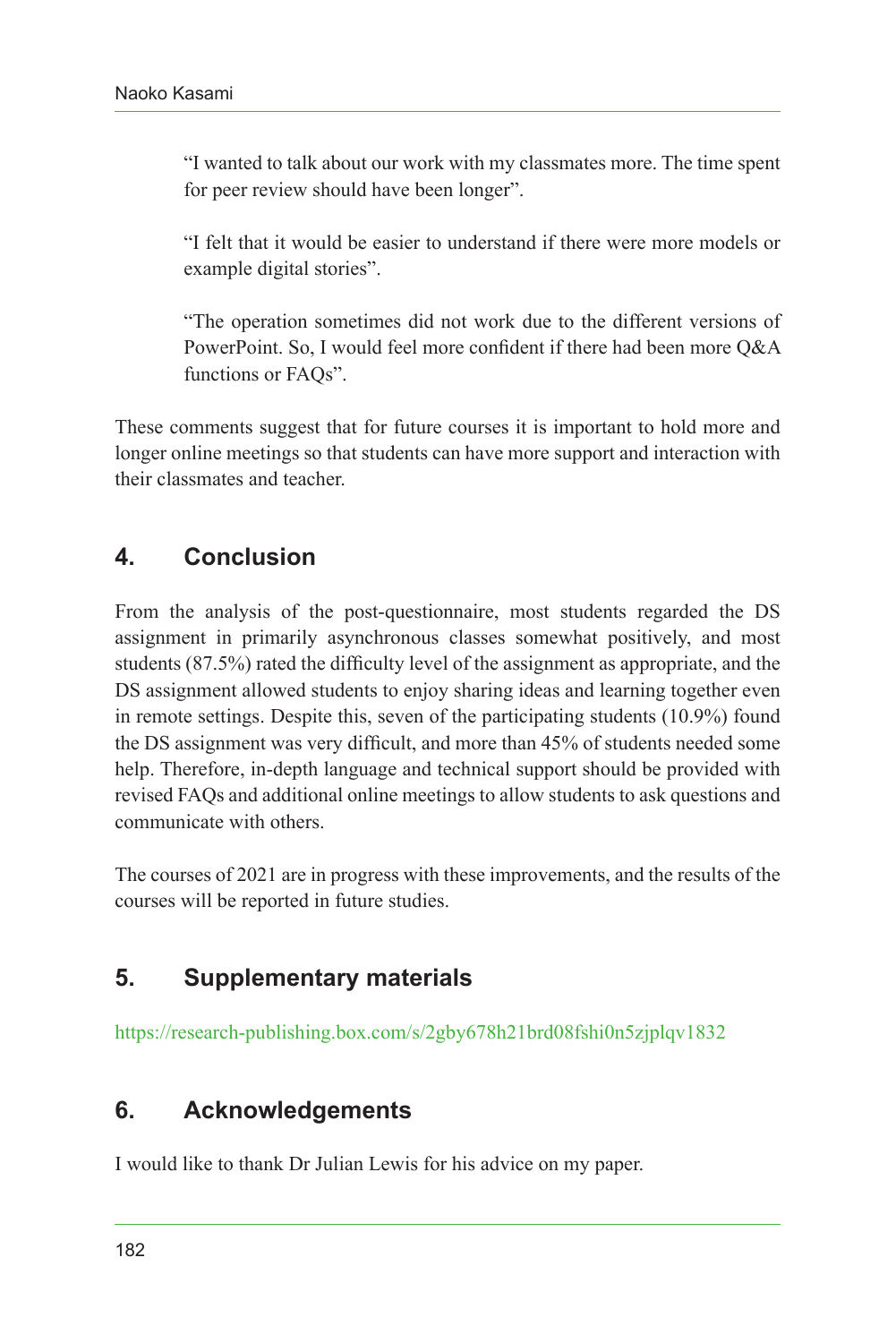# **References**

- <span id="page-6-3"></span>Chapelle, C. A. (2001). Computer applications in second language acquisition. Cambridge University Press.<https://doi.org/10.1017/CBO9781139524681>
- <span id="page-6-0"></span>Jamieson, J., Chapelle, C. A., & Preiss, S. (2005). CALL evaluation by developers, a teacher and students. *CALICO Journal, 23*(1), 93-138. <https://doi.org/10.1558/cj.v23i1.93-138>
- <span id="page-6-4"></span>Kasami, N. (2017). The comparison of the impact of storytelling and digital storytelling assignments on students' motivations for learning. In K. Borthwick, L. Bradley & S. Thouësny (Eds), *CALL in a climate of change: adapting to turbulent global conditions – short papers from EUROCALL 2017* (pp. 177-183). Research-publishing.net. [https://doi.](https://doi.org/10.14705/rpnet.2017.eurocall2017.709) [org/10.14705/rpnet.2017.eurocall2017.709](https://doi.org/10.14705/rpnet.2017.eurocall2017.709)
- <span id="page-6-1"></span>Liu, C. C., Wang, P. C., & Tai, S. J. D. (2016). An analysis of student engagement patterns in language learning facilitated by Web 2.0 technologies. *ReCALL, 28*(2), 104-122. [https://doi.](https://doi.org/10.1017/S095834401600001X) [org/10.1017/S095834401600001X](https://doi.org/10.1017/S095834401600001X)
- <span id="page-6-2"></span>Oskoz, A., & Elola, I. (2016). Digital stories: bringing multimodal texts to the Spanish writing classroom. *ReCALL, 28*(3), 326-342.<https://doi.org/10.1017/S0958344016000094>